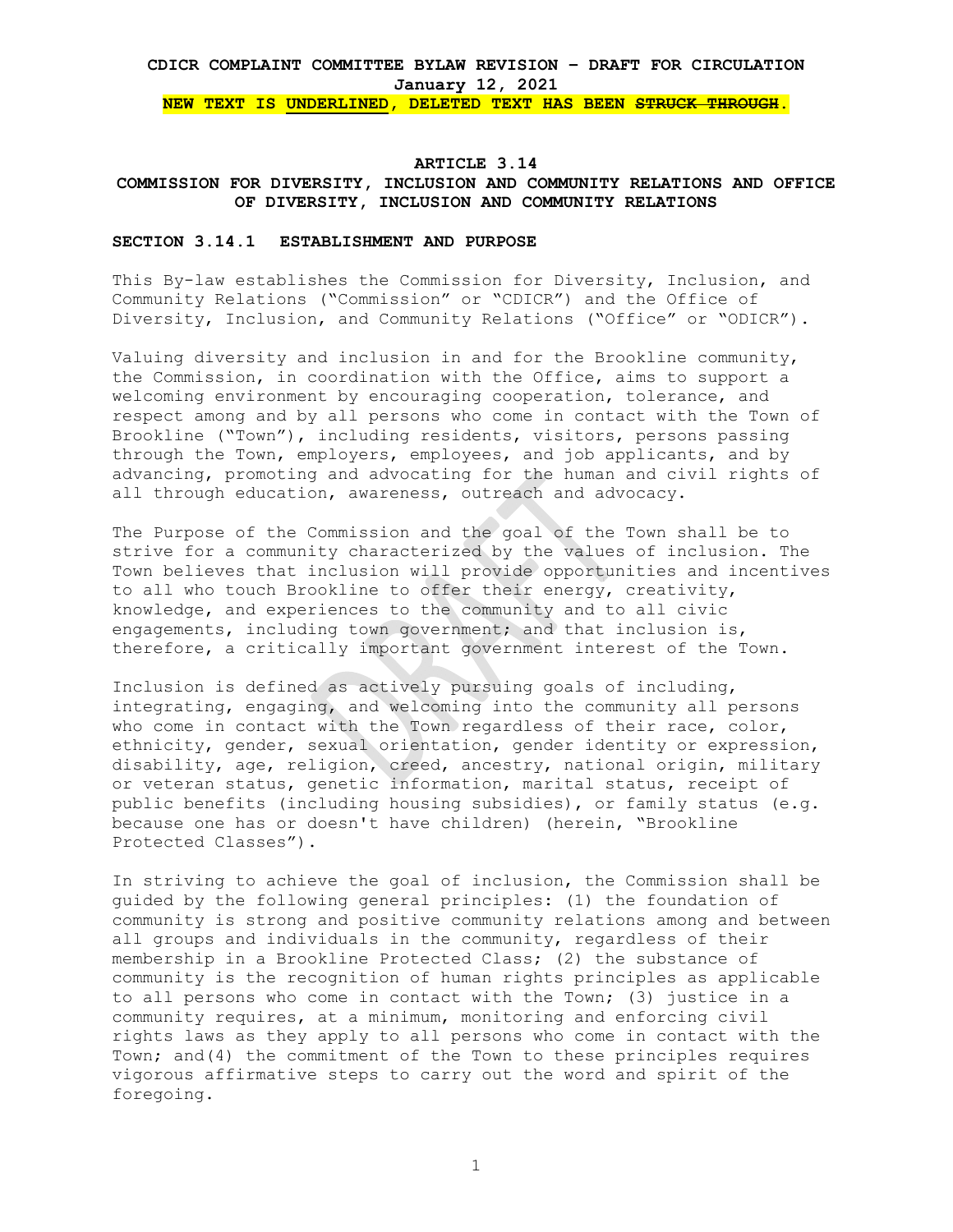The Commission shall consist of fifteen (15) residents, who shall be called Commissioners.

Commissioners shall be appointed by the Select Board and shall hold office for a period of not more than three (3) years with terms of office expiring on August 31 of an appropriate year in a staggered manner so that approximately one-third (1/3) of the terms of the Commissioners will expire each year. A Commissioner whose term is expiring is expected to submit their renewal application to the Select Board not later than August 1 of the expiration year. The term of a Commissioner who does not submit a renewal application in a timely manner shall expire on August 31 of that year. The term of a Commissioner who submits a timely renewal application shall then be extended until notified by the Town Administrator that the renewal application has been acted upon. If the application is denied, the term of that Commissioner shall expire five days after the date of the denial letter. If the application is approved, the term shall expire on August 31 of the year specified in the approval letter.

The Select Board may appoint additional non-voting associate members (in accordance with Section 3.1.5) as it determines to be necessary, which may include youth or persons who do not reside in Brookline but have a substantial connection to Brookline or to the Brookline Public Schools. The Select Board shall select one of its members to serve *ex officio* as a nonvoting member of the Commission. A quorum of the Commission shall consist of a majority of the serving members on the Commission, with a minimum of six.

The Select Board shall seek a diverse and inclusive group of candidates for the Commission, which may include youth. Candidates for Commissioner shall be qualified for such appointment by virtue of demonstrated relevant and significant knowledge, life experience, or training. The composition of the Commission shall include persons with the types of such knowledge, experience, or training necessary to enable the Commission to perform the duties assigned to it by this Bylaw. All Commissioners shall serve without compensation.

In the event of discontinuance of the service of a Commissioner due to death or resignation, such Commissioner's successor shall be appointed to serve the unexpired period of the term of said Commissioner. The Commission may recommend to the Select Board candidates to fill such vacancies.

## **SECTION 3.14.2 APPOINTMENT, ROLES AND RESPONSIBILITIES OF THE DIRECTOR AND CHIEF DIVERSITY OFFICER**

There shall be an Office of Diversity, Inclusion and Community Relations ("Office"), which shall be a unit of the Select Board's Office, and led by a professional in the field of human relations or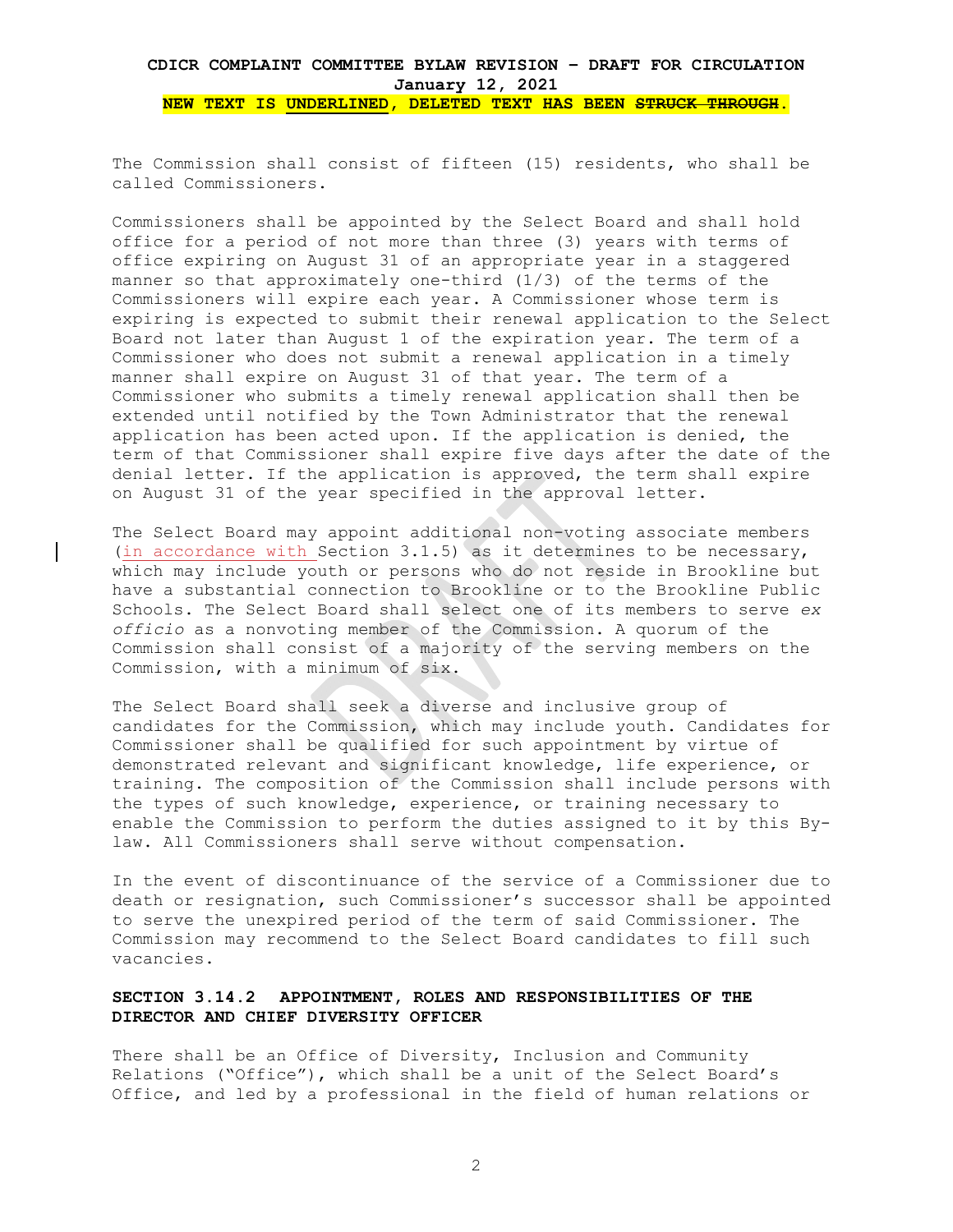**NEW TEXT IS UNDERLINED, DELETED TEXT HAS BEEN STRUCK THROUGH.** 

similar relevant field of knowledge, who shall be known as the Director of the Office of Diversity, Inclusion and Community Relations ("Director"), and that person shall also serve as the Chief Diversity Officer ("CDO") for the Town. In the event of a vacancy in the position of Director, the Town Administrator, after consultation with the Commission, shall recommend to the Select Board a replacement with appropriate qualifications.

The Director shall offer professional and administrative support to the Commission in the administration of its functions and policies under this By-law or any other By- law giving the Commission responsibilities. If needed, the Director shall ask for additional assistance to carry out the Director's duties. The Office shall be physically situated in whatever department the Town Administrator determines would most easily provide the Director any such assistance.

The Director shall be a Department Head/Senior Administrator and shall report to the Town Administrator.

The Director/CDO may bring a matter directly to the attention of the Select Board in the event that person believes, in their professional judgment, that a particular situation so warrants. The CDO work with the Human Resources Office to promote diversity and inclusion.

The CDO shall serve in the role of ombudsperson to provide information and guidance and manage the complaint process as described in Section 3.14.3 (B). dispute resolution services to all persons who come in contact with the Town who feel that they have been discriminated against or treated unfairly due to their membership in a Brookline Protected Class, or in relation to Fair Housing or Contracting issues, interactions with businesses or institutions in the Town, or interactions with the Town and/or employees of the Town.

The CDO shall be responsible, with the advice and counsel of the Commission, the Human Resources Director, and the Human Resources Board, for the preparation and submission to the Select Board of a recommended diversity and inclusion policy for the Town, including equal employment opportunity and affirmative action, and recommended implementation procedures. The diversity and inclusion policy shall address hiring, retention and promotion, and steps to ensure a work environment that is friendly to diversity and inclusion.

The CDO shall respect the rights to privacy and confidentiality of all individuals to the fullest extent required by law. The CDO may attempt to mediate disputes/complaints and/or to refer such complainants to the Massachusetts Commission Against Discrimination, the Equal Employment Opportunity Commission, the Office of Town Counsel, or such other body as the CDO deems appropriate. The Director/CDO shall report on these incidents to the Commission in terms of issues and trends but shall show full respect for the rights to privacy and confidentiality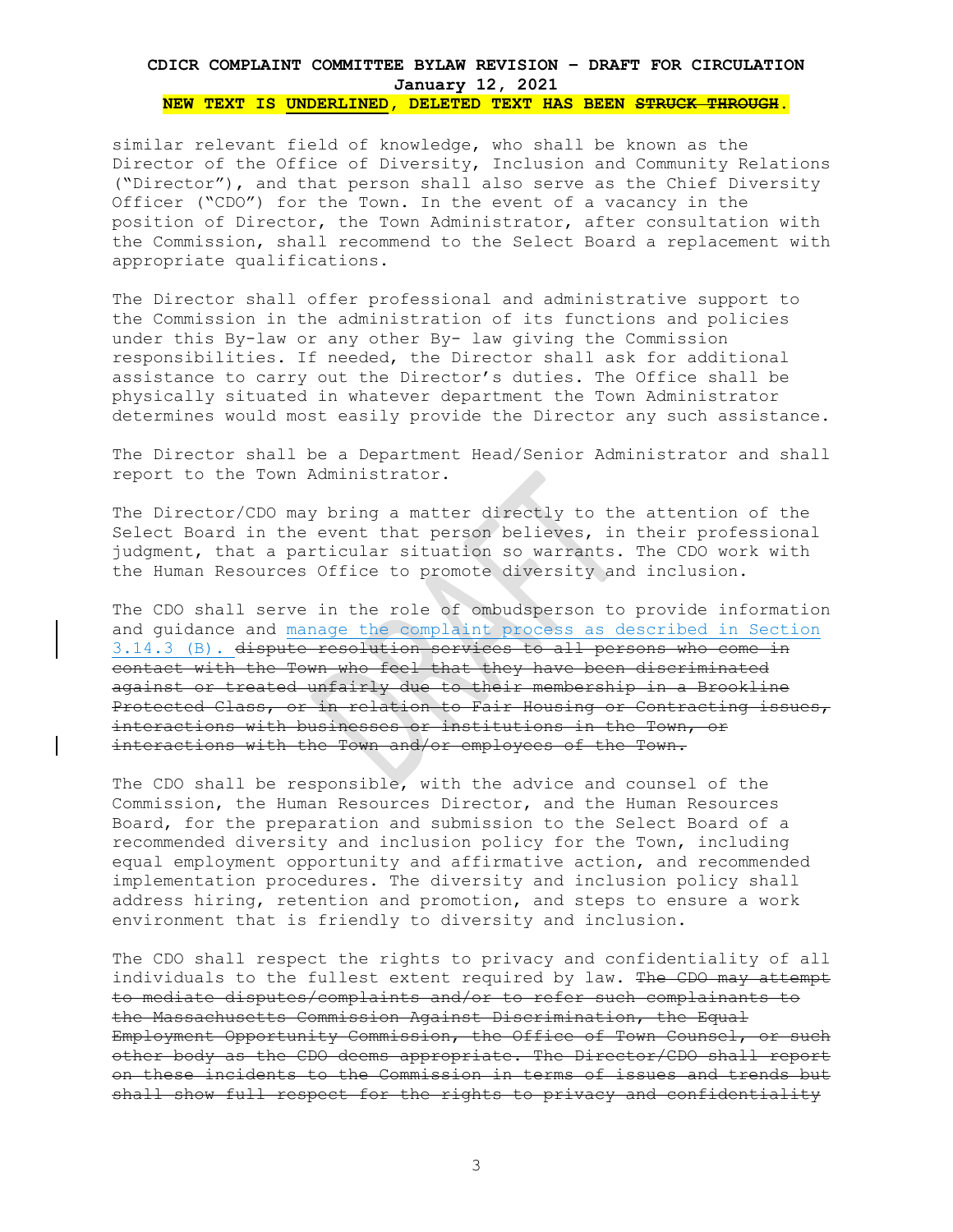#### **NEW TEXT IS UNDERLINED, DELETED TEXT HAS BEEN STRUCK THROUGH.**

of the individuals involved to the fullest extent required by law. In the event that a person who comes in contact with the Town, except for employees of the Town, chooses to bring a complaint to the Commission after seeking the services of the CDO in said officer's role as an ombudsperson, the Director/CDO may discuss the case in general terms with the Commission (see Section  $3.14.3(A)(v)$ ).

The CDO shall also serve as an ombudsperson for employees of the Town if they feel they have been discriminated against or treated unfairly on the basis of membership in a Brookline Protected Class. The CDO may attempt to mediate such disputes or refer such employees to the Human Resources Office, the Massachusetts Commission Against Discrimination, the Equal Employment Opportunity Commission, their union representative, and/or such other body that the CDO deems appropriate. The Director/CDO shall hold all such Town employee matters in confidence and shall respect the privacy rights of any such individuals but may discuss with the Commission, in general terms, the problems or issues that such individual cases, provided, however, doing so does not violate any person's rights to privacy.

## **SECTION 3.14.3 POWERS AND DUTIES OF THE COMMISSION**

- (A) To implement the Mission of the Commission and the Office, the Commission, with the assistance of the Director and the Director's staff, shall have the following responsibilities:
- (i) Strive to eliminate discriminatory barriers to jobs, education, and housing opportunities within the Town and work to increase the capacity of public and private institutions to respond to discrimination against individuals in the Town based on their membership in a Brookline Protected Class;
- (ii) Enhance communications across and among the community to promote awareness, understanding and the value of cultural differences, and create common ground for efforts toward public order and social justice;
- (iii) Work with the Select Board, the Town's Human Resources Office, the School Committee, and other Town departments, commissions, boards, and committees to develop commitments and meaningful steps to increase diversity and inclusion, and awareness of and sensitivity to civil and human rights in all departments and agencies of Town government;
- (iv) Provide advice and counsel to the CDO on the preparation of a diversity and inclusion policy for recommendation to the Select Board, including equal employment opportunity and affirmative action procedures, or amendments or revisions thereto, and make suggestions through the CDO to the Human Resources Director, the Human Resources Board, and the School Committee on the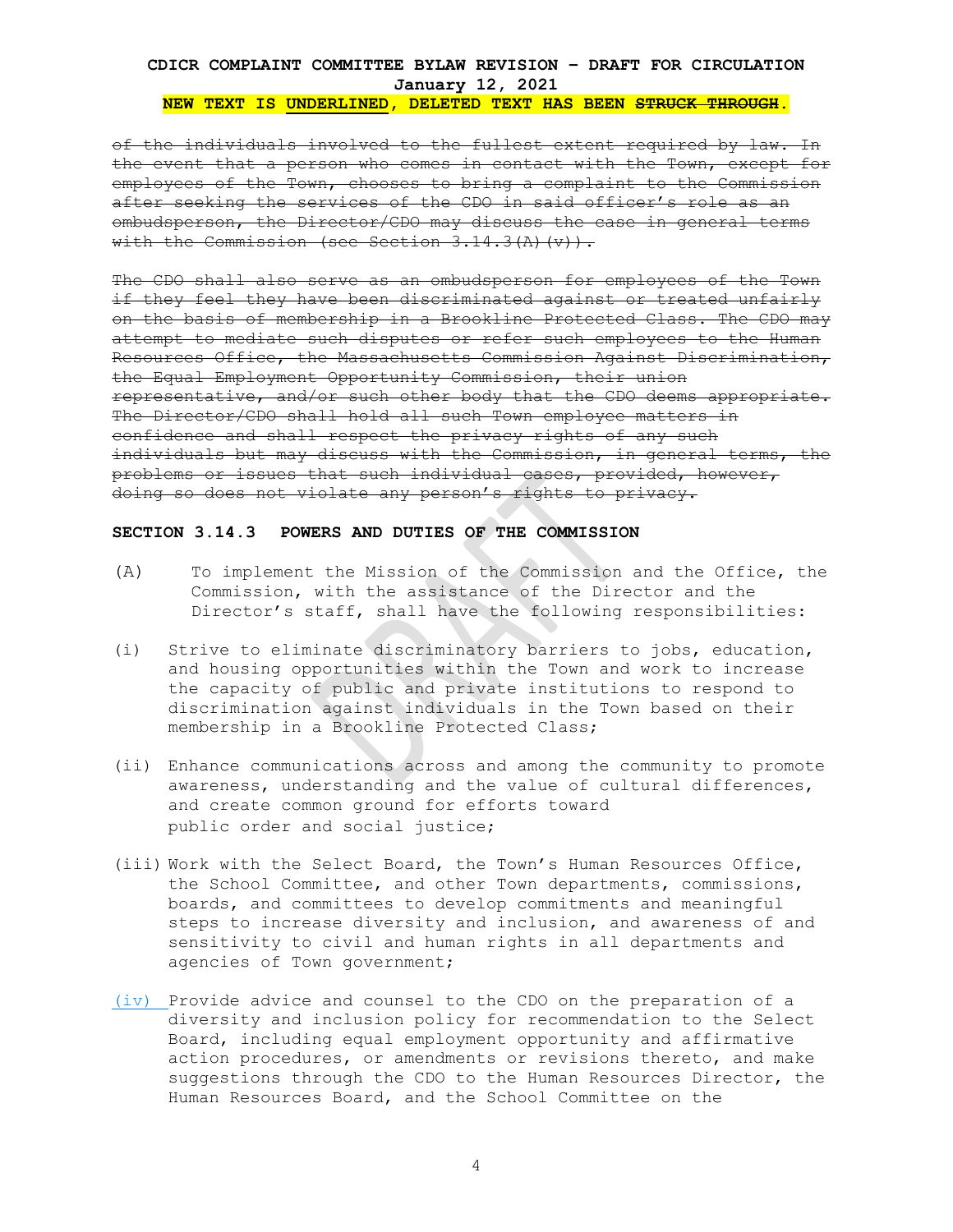implementation of the diversity and inclusion policy;

- (v) Receive complaints of discrimination against individuals based on their membership in a Brookline Protected Class as described in 3.14.3 (B);
- (vi) Institute and assist in the development of educational programs to further community relations and understanding among all persons in the Town, including Town employees;
- (vii) Serve as an advocate for youth on issues arising in the schools and the community, concerning diversity and inclusion, and encourage public and private agencies to respond to those youth needs.
- (viii) Receive Complaints Against the Town, directly or through the CDO, against the Town, its employees, agencies, or officials concerning allegations of discrimination or bias from all persons who come in contact with the Town, except Town employees (see Section 3.14.2), and after notifying the Town Administrator, the Commission shall (1) investigate the complaint by interviewing the complainant and any witnesses, (2) prepare written findings, and (3) recommend appropriate action to the Select Board, Library Trustees or Moderator as appropriate within 90 days of receipt of the complaint. The Commission/CDO, may in addition provide the complainant with information on complainant's options to bring proceedings at the Massachusetts Commission Against Discrimination or other appropriate federal, state, or local agencies. This By-law does not preclude any complainant from alternatively or additionally using other complaint procedures, such as the Police Department's Civilian Complaint Procedure or the Human Resources Office's procedures;
- (ix) Receive Complaints Against the Public Schools of Brookline, directly or through the CDO, against the Public Schools of Brookline, its employees, agencies, or officials concerning allegations of discrimination or bias from all persons who come in contact with the Schools, except school employees, and, after notifying the Superintendent of Schools, the Assistant Superintendent for Human Resources, and/or the School Committee of the complaint, the Commission shall (1) investigate the complaint by interviewing the complainant and any witnesses, (2) prepare written findings, and (3) recommend appropriate action to the Superintendent and/or School Committee as appropriate within 90 days of receipt of the complaint. The Commission/CDO, may in addition provide the complainant with information on complainant's options regarding dispute resolution and the boards, agencies, or courts to which the complainant may file a complaint. The Public Schools of Brookline are encouraged to engage the expertise and/or resources of the CDO/Commission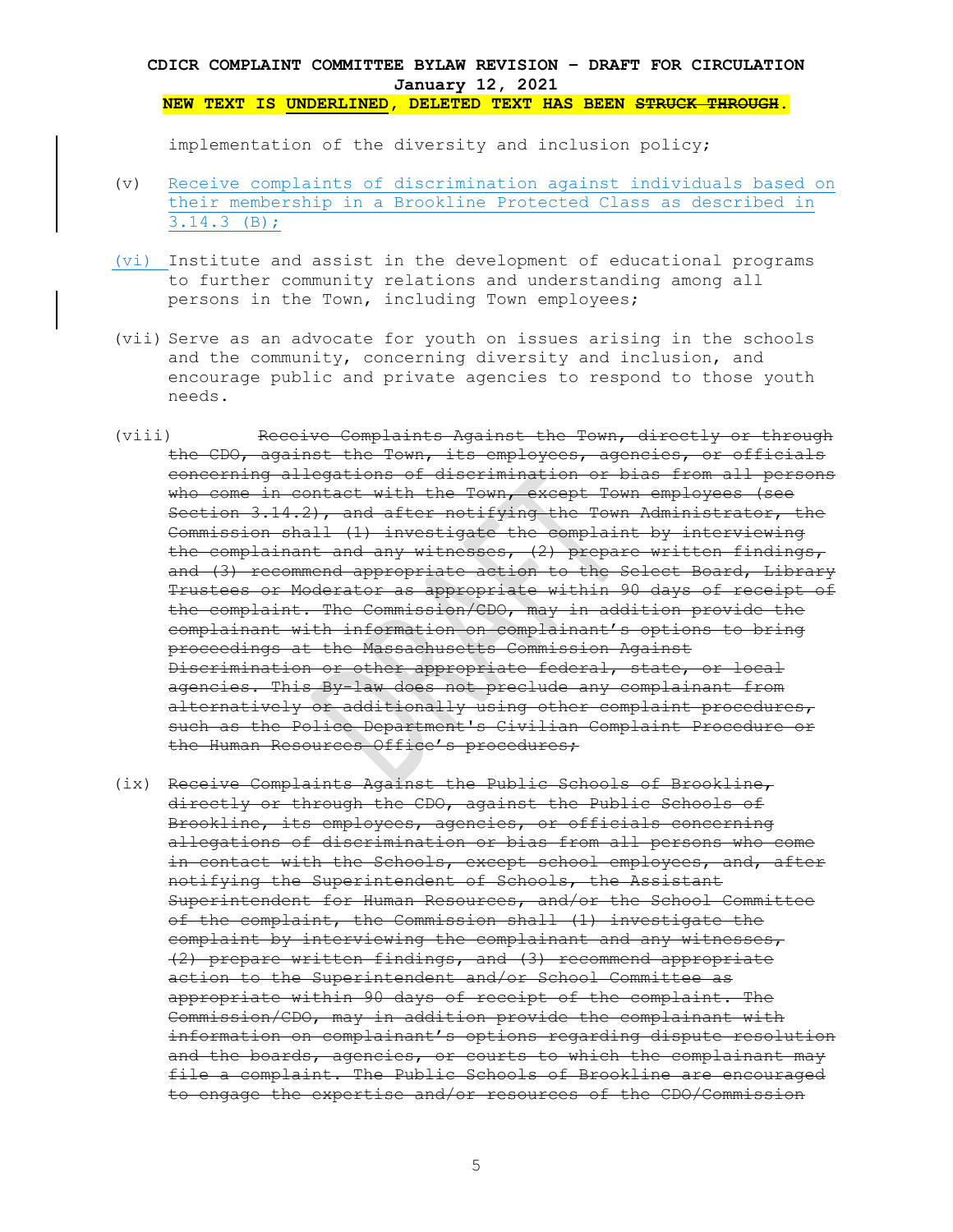when pursuing resolution of any such complaints and/or when revising policies and procedures relative to diversity and inclusion.

- (x) Receive Other Complaints from any person who comes in contact with the Town, concerning allegations of discrimination or bias against a member of a Brookline Protected Class. After receiving such a complaint, the Commission shall (1) investigate the complaint by interviewing the complainant and any witnesses, (2) prepare written findings, and (3) recommend appropriate action to the Select Board within 90 days of receipt of the complaint. The Commission/CDO may in addition provide the complainant with information on complainant's options to bring proceedings at the Massachusetts Commission Against Discrimination or other appropriate federal, state, or local agencies.
- (vii) The Commission shall develop, to the extent permissible by law, a log for the complaints referred to in subsections  $(v)$ ,  $(vi)$ above, provided that such publication contains public record information only and does not violate anyone's right to privacy, and the Commission shall compile and maintain statistical records regarding the nature of complaints, types of incidents, number and types of complaints, and other pertinent information, without identifying specific individuals, and include such information in the annual report filed with the Board pursuant to Section 3.14.6 of this By-law.
- (viii) Develop official forms for the filing of complaints under paragraphs (v) and (vi) above and also procedures for the receipt of such complaints and follow-up by the Commission to the extent not inconsistent with the procedures set forth in paragraphs  $(v)$  and  $(vi)$ ;
- (ix) Carry out the responsibilities and duties given to the Commission by rules or regulations, if any, promulgated under Section 3.14.4 of this By- law in relation to its Fair Housing responsibilities, as authorized by law, under By- law 5.5;
- (x) With respect to any complaints or patterns of complaints involving the civil or human rights of any persons who come in contact with the Town, work with the CDO, in such officer's role as ombudsperson, to facilitate changes that will reduce and eliminate violations of rights;
- (B) To carry out its responsibilities the Commission shall establish a Complaint Committee (CC) charged with investigating and receiving complaints, directly or through the Chief Diversity Officer (CDO). Complaints involving allegations of discrimination can be made by persons or organizations against the Town, its employees, agencies, or officials, or against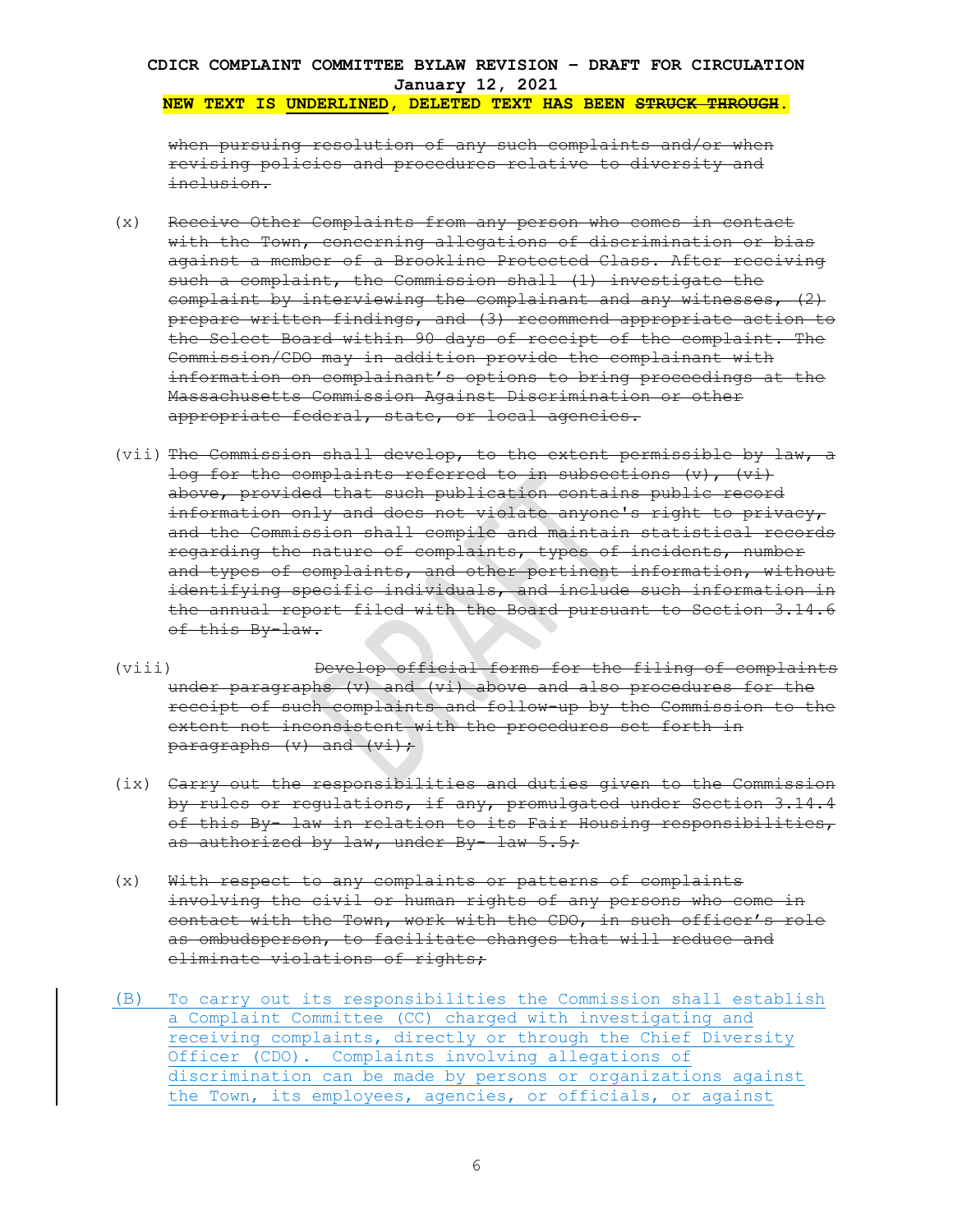**NEW TEXT IS UNDERLINED, DELETED TEXT HAS BEEN STRUCK THROUGH.** 

another person or organization concerning incidents of discrimination occurring in Brookline. A third party may also file a complaint on a person or organization's behalf, or on behalf of a class of people. These complaints may involve, but are not limited to, employment, public accommodations, housing, policing, education, and provision of services, health care, or credit. Furthermore, this Bylaw shall be applicable to students, faculty and staff of the School Department to the extent permitted by federal law (including, but not limited to, Title IX).

- (i) The CC shall work with the CDO to provide flexibility for complainants, including reasonable accommodations and translators if needed for individuals with limited English proficiency or other communication and/or access issues.
- (ii) The CC shall consist of not more than 5 persons chosen by the Commission for one year renewable terms. The CC shall include attorneys or other individuals with applicable legal and/or civil rights experience as well as members of historically marginalized communities. Members of the CC must be residents of Brookline and at least one shall be a member of the Commission. The CC shall choose its Chair for one year renewable terms. The CDO and its staff shall be the staff for the CC.
- (iii) The CC shall create a complaint form but may receive complaints in any written form or orally. The CC shall take steps to publicize its procedures and encourage the public to file complaints if they believe they have been the subject of discrimination. Complaints may be received by any member(s) of the Commission, the CC, the CDO, or the staff member(s) within the ODICR, but shall be delivered to the CDO for logging in and preliminary investigation pursuant to Section 3.14.3(B)(iv). If an oral complaint is received, the complainant may edit the form and additional materials prepared by the person(s) receiving the complaint. During the initial receipt of the complaint and at any point thereafter, the CDO shall advise the complainant in writing of the right to file a complaint with the Massachusetts Commission Against Discrimination (MCAD), other appropriate Town departments, and other appropriate federal, state or local agencies in lieu of pursuing rights under this Bylaw, as well as the alternative dispute resolution options described in Section 3.14.3 (B)(ix). A copy of the complaint shall also be promptly given to the respondent who shall have 30 days to file an answer with the CC.
- (iv) The CDO shall, using written and published criteria developed with the CC, review each complaint to determine whether, assuming the allegations in the complaint are true, the complainant has established a plausible case of discrimination that falls within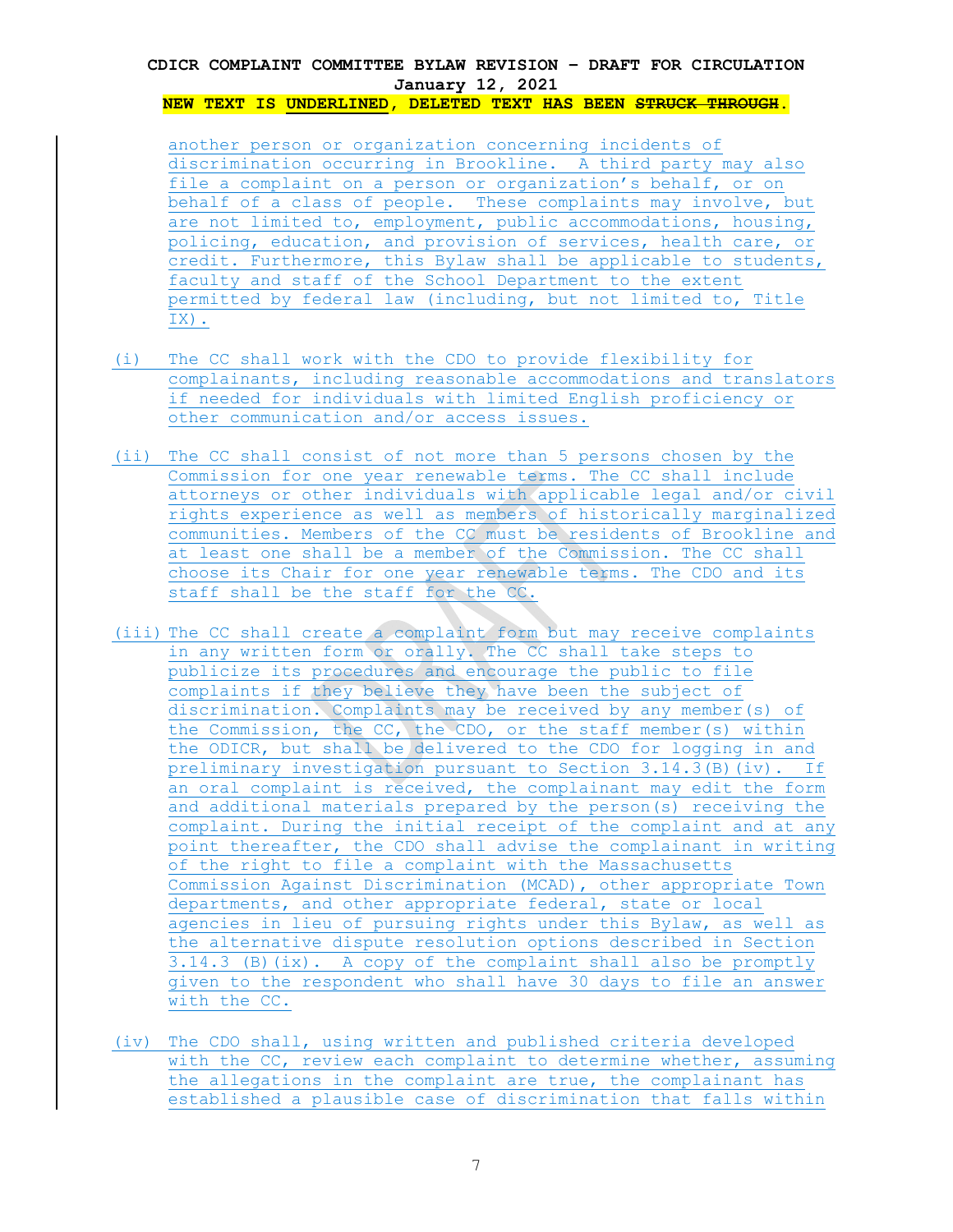**NEW TEXT IS UNDERLINED, DELETED TEXT HAS BEEN STRUCK THROUGH.** 

the jurisdiction of the CC. The review shall be completed in 30 days after receipt of the complaint unless the CDO determines an extension is necessary. The CDO shall notify the complainant and respondent of its plausible case determination or if an extension is necessary.

- (v) If the CDO determines that the complainant has not established a plausible case of discrimination, the complainant has 45 days to appeal the determination to the CC from the time of its receipt. This appeal will be heard by one member of the CC, and shall be completed within 30 days of receipt of the appeal.
- (vi) If the CDO's initial review or the complainant's appeal to the CC results in a determination of a plausible case of discrimination that falls within the jurisdiction of the CC, the CDO or its designee and one member of the CC shall investigate the complaint. The CC shall adopt and publish rules of procedure for its investigations. The investigation may typically involve interviews of the parties and witnesses, review of pertinent documents and videos, and review of other relevant sources. The results of the investigation shall be reported to the parties, including notice of their right to appeal, and the full CC. The complainant and respondent may elect to submit written documentation to also be submitted with the report to the CC. If the investigation concludes that no violation of this Bylaw has occurred, the CC shall dismiss the complaint, with notice to the complainant of their appeal rights. If the investigation concludes that the respondent has violated this Bylaw and no appeal is filed, the CC shall seek relief as set forth in Section 3.14.3(B)(viii)
- (vii) The complainant or respondent may appeal the results of the investigation within 45 days of receiving the investigation report. If appealed by either party, there will be an appeal hearing before a panel of 3 members of the CC chosen by its Chair and the hearing shall be held within 30 days of the appealing filing date. Based upon all of the evidence and information presented on appeal, the panel shall affirm or overturn the results of the investigation and report its decision to the parties and the full CC. If the panel reports to the CC that no violation of this Bylaw has occurred, the CC shall dismiss the complaint. If the panel reports to the CC that the respondent has violated this Bylaw, the CC shall seek relief as set forth in Section 3.14.3(B)(viii). The CC shall adopt and publish rules of procedure for its appeal hearings which shall include the right to due process.

(viii) If, upon all the evidence, the CC shall find that a respondent has engaged in any violation of this Bylaw, the CC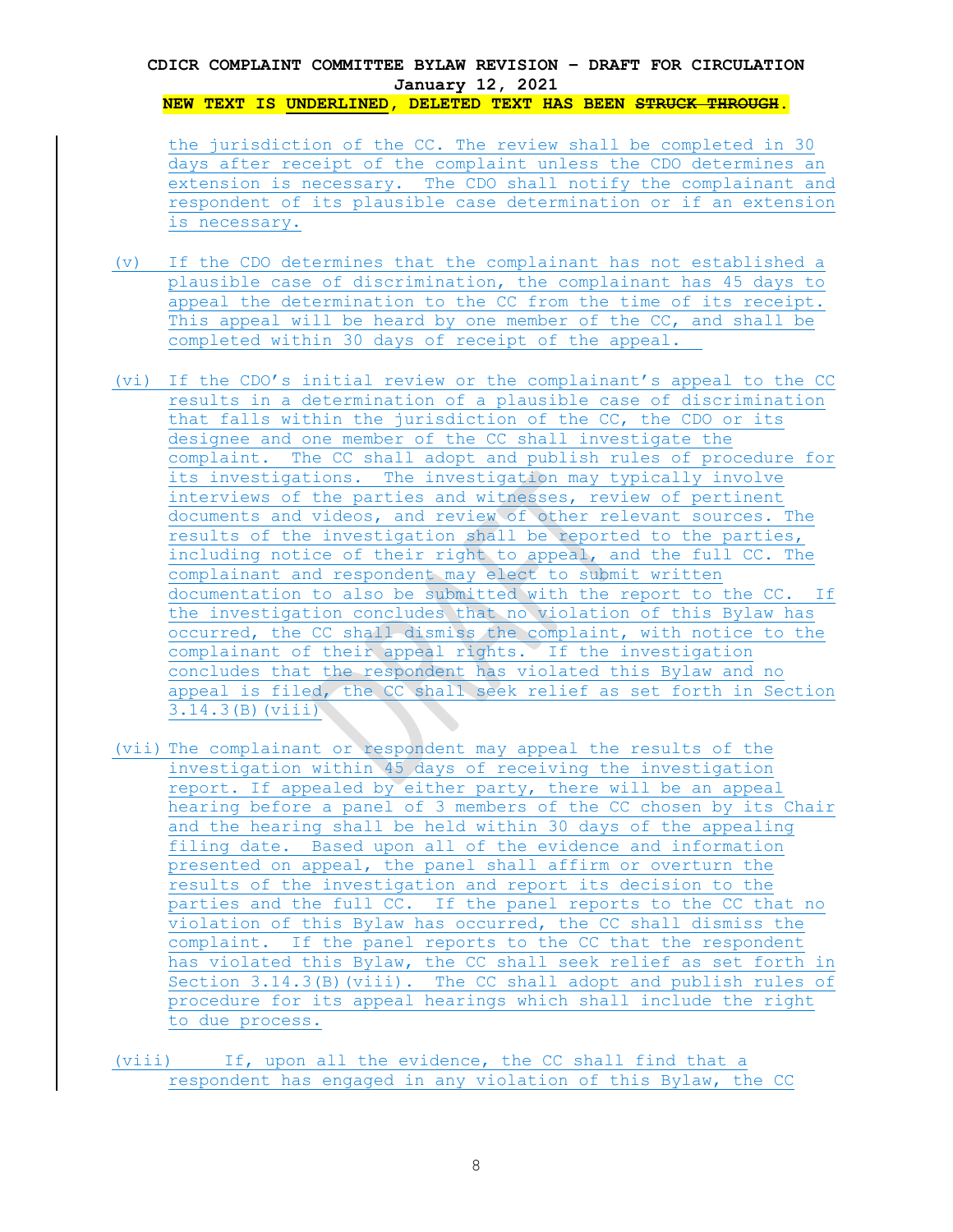**NEW TEXT IS UNDERLINED, DELETED TEXT HAS BEEN STRUCK THROUGH.** 

shall seek relief within 30 days of the panel's report, through one or more of the following actions:

(a) If the respondent is an employee, agent or official of the Town or the Town itself, the CC shall provide findings of fact and recommendations to the Select Board.

(b) If the respondent is a person or organization not described in subparagraph (a) above the CC may (through the Chief Diversity Officer) levy a civil fine of three hundred dollars (\$300) for each such violation or other such sum as allowed by law. Each day or separate violation of this Bylaw shall constitute a separate offense. Any such penalty or penalties shall be enforced through non-criminal disposition as set forth in G.L. c. 40 § 21D;

- (ix) At any point during the proceedings, the parties may agree to submit the matters in dispute to alternative dispute resolution, including but not limited to mediation, arbitration, and restorative justice. The alternative dispute resolution may be conducted informally by the CDO or its designee, or formally by an impartial arbitrator appointed by the American Arbitration Association subject to their rules and procedures. The results of the alternative dispute resolution may be considered a binding agreement that could be enforced in a court proceeding, as may be permitted by law.
- (x) The CC shall have the power to subpoena witnesses, compel their attendance, administer oaths, serve written interrogatories, take testimony of any person under oath, and require the production of any evidence and/or answers relating to any matter in question or under investigation before it. Witnesses shall be summoned in the same manner and be paid the same fees. Town departments and agencies shall cooperate as described in Section 3.14.5.
- (xi) The CDICR and CC shall work with the CDO to facilitate changes, including taking appropriate corrective actions, that will reduce or eliminate violations of this by-law and the civil or human rights of persons or organizations who come in contact with the Town as reflected in the complaints or pattern of complaints filed with the CC.
- (xii) The CDO shall develop, to the extent permissible by law, a log for complaints filed with the CC and render to the Select Board a written report of the activities and recommendations of its office and the Committee under this Bylaw quarterly. This report shall be made available to the public as may be consistent with the Massachusetts public records law.
- (xiii) A person may not retaliate against another person who, in good faith, filed a complaint, testified, participated, or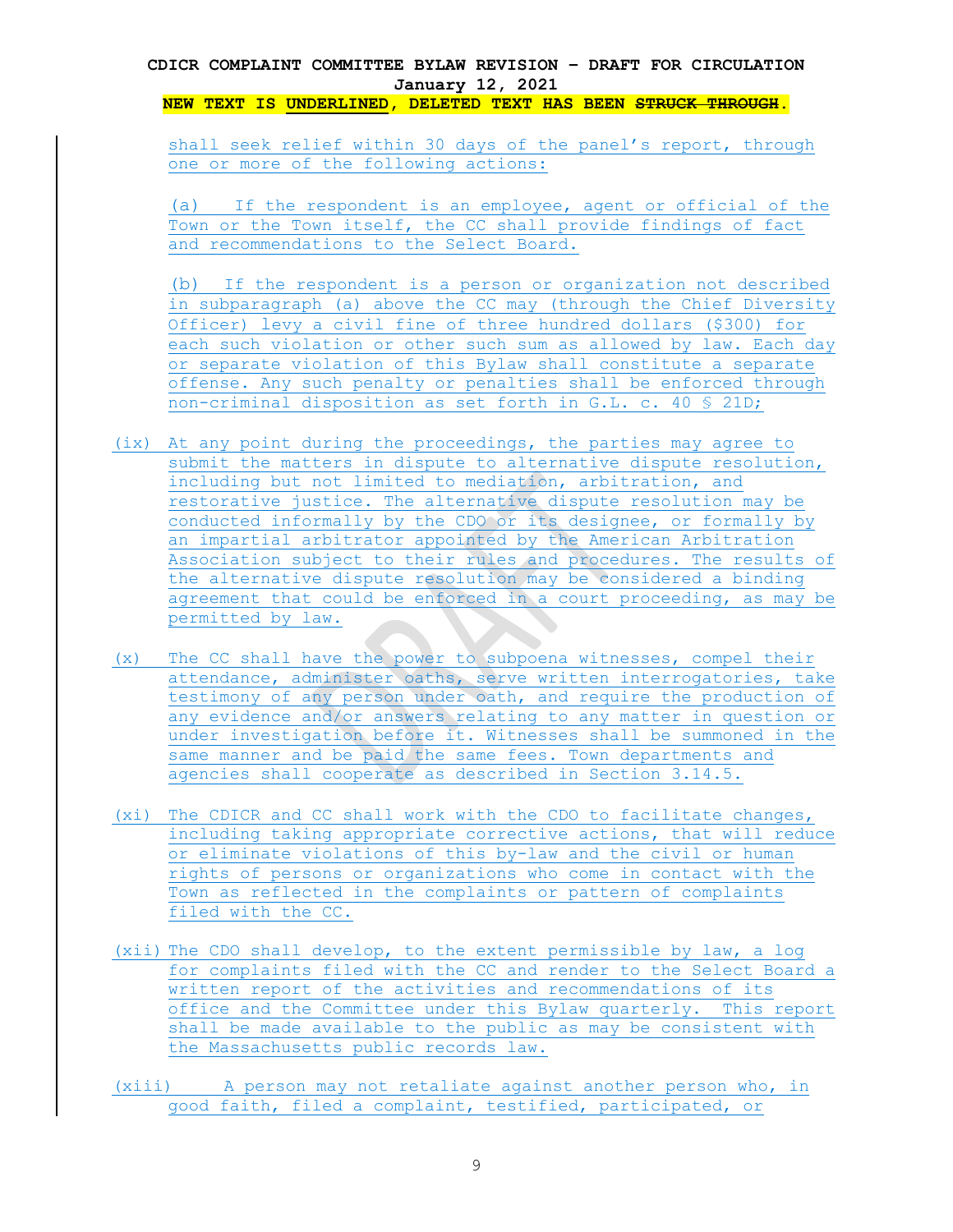**NEW TEXT IS UNDERLINED, DELETED TEXT HAS BEEN STRUCK THROUGH.** 

assisted in any way in a proceeding under this bylaw. A person may not intimidate a witness, complainant, or respondent in a proceeding before the Commission.

- (C) To carry out the foregoing responsibilities, the Commission is also authorized to work with community organizations, government and nonprofit agencies, educational institutions, persons with relevant expertise, and others to:
- (i) Develop educational programs and campaigns to increase awareness of human and civil rights, advance diversity and inclusion, eliminate discrimination, and ensure that the human and civil rights of all persons are protected and assist in the development of educational programs to further community relations and understanding among all people, including employees of all departments and agencies within the Town;
- (ii) Conduct or receive research in the field of human relations and issue reports and publications on its findings or, where appropriate, submit local or state-wide proposed legislation, after approval by the Select Board and review by Town Counsel, to further human and civil rights of all persons who come in contact with the Town, provided that the Commission shall evaluate all such research conducted or received for its relevance and validity and for its openness to diverse viewpoints and perspectives;
- (iii) Receive and review information on trends and developments in youth research, services, and programs, both generally and as they relate to youth who are members of a Brookline Protected Class, and consider the applicability of such research, services, or programs to Brookline, provided that the Commission shall evaluate all such research conducted or received for its relevance and validity and for its openness to diverse viewpoints and perspectives;
- (iv) Do anything else deemed appropriate in the furtherance of its general duties and that are not inconsistent with its Mission, the State Constitution and laws, or the Town By-laws.
- (D) At least every two years, prepare written organizational goals for the Commission ("Commission's Goals") that are (i) specific, (ii) measurable, (iii) attainable with the resources and personnel of the Commission, (iv) relevant to the mission of the Commission,(v) designated as either short term or long term, and (vi) capable of being evaluated on a continuing basis and at the next goal setting point. The Commission's Goals shall be submitted to the Select Board at a public meeting and posted on the Town's website. The Commission shall receive and consider the comments of the Select Board at the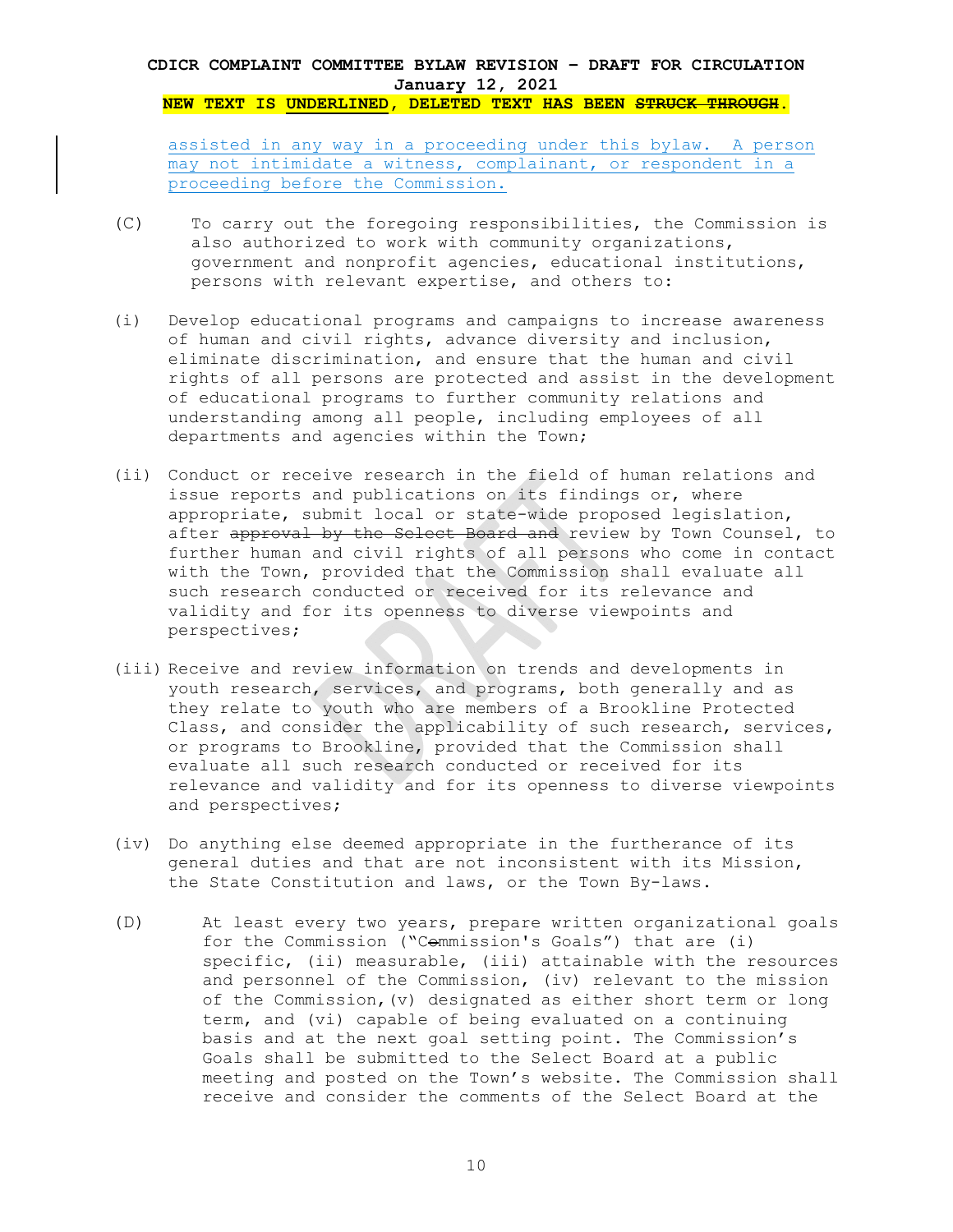public meeting and shall also receive and consider written comments from the community on the Commission's Goals.

#### **SECTION 3.14.4 RULES AND REGULATIONS**

In order to carry out the purposes and provisions of this By-law, the Commission, with the approval of the Select Board, after review by the Town Counsel, shall adopt procedural rules and regulations as necessary to guide it in carrying out its responsibilities. Such rules and regulations shall require that actions by the Commission be taken by a quorum or larger vote of the Commissioners and shall include procedures for holding regular public meetings, including at least one public hearing annually to apprise the public on the status of civil rights, diversity, inclusion and community relations in the Town and to hear the concerns of the public on those issues. The Commission may also establish procedures and rules and regulations to carry out its responsibilities with respect to Fair Housing, with the approval of the Select Board, after review by Town Counsel. Such rules and regulations may further provide for the governance of the Commission with respect to matters such as the appointments of committees as necessary to deal with specific community issues or concerns.

#### **SECTION 3.14.5 INFORMATION, COOPERATION, AND DIALOGUE**

The Commission shall notify the Town Administrator of all complaints it records. In the event that such complaints fall within the purview of the Superintendent of Schools, the Superintendent shall also be notified. All departments and agencies in the Town shall cooperate fully with the Commission's reasonable requests for information concerning such complaints and when appropriate engage with the Commission in a dialogue on them. All such requests and dialogue shall respect and protect, to the fullest extent possible, the privacy of all involved and shall comply with all local, state and federal laws.

The Director of Human Resources shall annually present a report to the Commission concerning the Town's statistics on employment diversity in Town departments and staff, as well as the efforts of the Town to increase the employment diversity of Town departments and staff. The School Superintendent and the Library Director, or their designees, shall annually provide a report to the Commission on their statistics on employment diversity, including but not limited to the most recently completed EEO-5 form. The Police Chief shall annually present a report to the Commission on other police matters that touch on the Commission's mission. The Commission may respond to such reports through dialogue and/or through written reports; and all Town departments, including the Brookline Public Schools, are encouraged to cooperate with the Commission as it reasonably requests.

## **SECTION 3.14.6 REPORT**